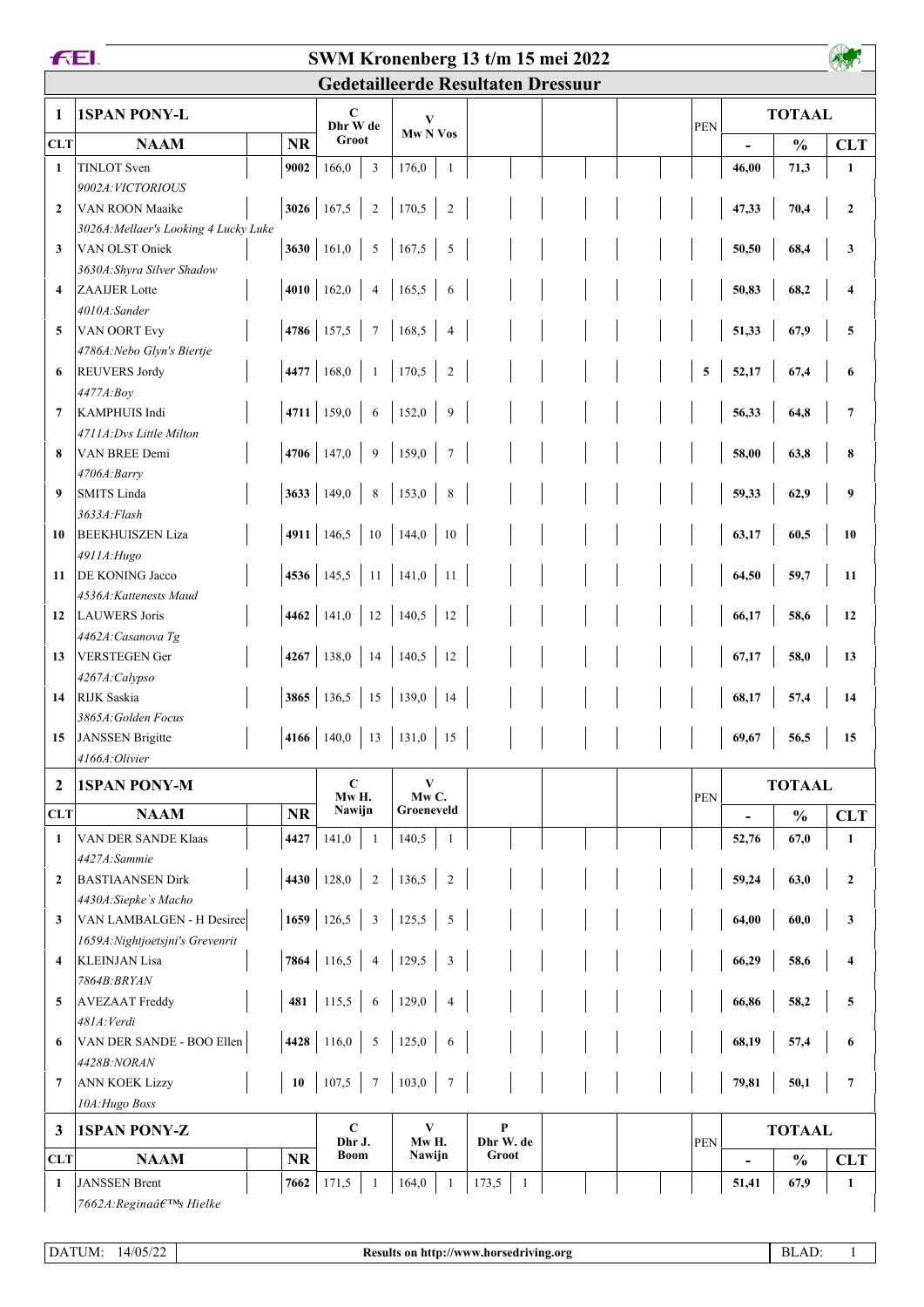| <b>FEI.</b>             |                                           |              |                              | SWM Kronenberg 13 t/m 15 mei 2022                                                  |                          |            |                                                                     |               |                         |
|-------------------------|-------------------------------------------|--------------|------------------------------|------------------------------------------------------------------------------------|--------------------------|------------|---------------------------------------------------------------------|---------------|-------------------------|
|                         |                                           |              |                              | <b>Gedetailleerde Resultaten Dressuur</b>                                          |                          |            |                                                                     |               |                         |
| $\overline{2}$          | PROVOOST Renate                           | 3705         | 170,0<br>$\overline{2}$      | 163,0<br>$\overline{2}$                                                            | 170,0<br>$\overline{c}$  |            | 52,69                                                               | 67,1          | $\mathbf{2}$            |
|                         | 3705A: Quibus                             |              |                              |                                                                                    |                          |            |                                                                     |               |                         |
| 3                       | <b>BOOGAARTS Chantalle</b>                | 3297         | 162,5<br>$\overline{4}$      | 160,5<br>$\overline{4}$                                                            | 157,0<br>6               |            | 57,60                                                               | 64,0          | 3                       |
|                         | 3297A: Koninkshoek Dion                   |              |                              |                                                                                    |                          |            |                                                                     |               |                         |
| $\overline{\mathbf{4}}$ | <b>COUWENBERG Sam</b>                     | 4169         | 162,5<br>$\overline{4}$      | 155,0<br>$\sqrt{5}$                                                                | 160,0<br>5               |            | 58,13                                                               | 63,7          | 4                       |
|                         | 4169A: Waxwing Penny Guy                  |              |                              |                                                                                    |                          |            |                                                                     |               |                         |
| $\overline{\mathbf{4}}$ | <b>RADSTAKE Henk</b>                      | 202          | 166,5<br>$\mathfrak{Z}$      | 143,0<br>$\,$ 8 $\,$                                                               | $\mathfrak z$<br>168,0   |            | 58,13                                                               | 63,7          | $\overline{\mathbf{4}}$ |
|                         | 202A:Romero                               |              |                              |                                                                                    |                          |            |                                                                     |               |                         |
| 6                       | <b>SCHUILING Anniek</b>                   | $2068$ 153,0 | 9                            | 162,5<br>$\overline{\mathbf{3}}$                                                   | 156,0<br>$7\phantom{.0}$ |            | 59,41                                                               | 62,9          | 6                       |
| 7                       | 2068A:Zowie<br><b>CAZEMIER Tonnie</b>     | 439          | 159,5<br>$\,8\,$             | 149,0<br>$\tau$                                                                    | 161,5<br>$\overline{4}$  |            | 59,73                                                               |               | $\overline{7}$          |
|                         | 439A: Rans Coca Cola                      |              |                              |                                                                                    |                          |            |                                                                     | 62,7          |                         |
| 8                       | <b>BAIJENS Jur</b>                        | 3869         | 161,0<br>$\tau$              | 154,0<br>6                                                                         | 9<br>149,0               |            | 61,01                                                               | 61,9          | 8                       |
|                         | 3869A: Iwan                               |              |                              |                                                                                    |                          |            |                                                                     |               |                         |
| 9                       | <b>VAN MEERTEN Lisanne</b>                | 3910 161,5   | 6                            | 142,5<br>$\overline{9}$                                                            | 153,5<br>$\,$ 8 $\,$     |            | 62,40                                                               | 61,0          | 9                       |
|                         | 3910A: Justine                            |              |                              |                                                                                    |                          |            |                                                                     |               |                         |
| 10                      | MEULENDIJK Wilma                          |              | <b>2016</b> 149,0<br>$10\,$  | 142,5<br>$\overline{9}$                                                            | 143,0<br>10              |            | 67,31                                                               | 57,9          | 10                      |
|                         | 2016A: Wicked Braveheart                  |              |                              |                                                                                    |                          |            |                                                                     |               |                         |
| 11                      | TE POELE Heidi                            | 950          | 149,0<br>$10\,$              | 141,5<br>$\vert$ 11                                                                | 142,0<br>11              |            | 67,73                                                               | 57,7          | 11                      |
|                         | 950A:Kelvin                               |              |                              |                                                                                    |                          |            |                                                                     |               |                         |
| 12                      | <b>HOUTERMAN Eline</b>                    |              | 1907 117,5<br>12             | $132,0$ 12                                                                         | 132,0<br>12              |            | 78,61                                                               | 50,9          | 12                      |
|                         | 1907A: Viller Eline                       |              |                              |                                                                                    |                          |            |                                                                     |               |                         |
| $\overline{\mathbf{4}}$ | <b>1SPAN PAARD-L</b>                      |              | $\mathbf C$<br>Mw H.         | V<br>MwC.                                                                          |                          | <b>PEN</b> | <b>TOTAAL</b>                                                       |               |                         |
| <b>CLT</b>              | <b>NAAM</b>                               | <b>NR</b>    | Nawijn                       | Groeneveld                                                                         |                          |            |                                                                     | $\frac{0}{0}$ | <b>CLT</b>              |
| $\mathbf{1}$            | DE GRAAF Paskal                           | 4710         | 162,5<br>1                   | 159,5<br>$\mathbf{1}$                                                              |                          |            | 52,67                                                               | 67,1          | $\mathbf{1}$            |
|                         | 4710A:Lolane-V                            |              |                              |                                                                                    |                          |            |                                                                     |               |                         |
| $\overline{2}$          | <b>VORSTENBOSCH Kees</b>                  | 3560         | 149,5<br>$\overline{2}$      | 148,5<br>$\mathfrak{Z}$                                                            |                          |            | 60,67                                                               | 62,1          | $\mathbf{2}$            |
|                         | 3560A:Masterpiece                         |              |                              |                                                                                    |                          |            |                                                                     |               |                         |
| $\mathbf{3}$            | VAN STRAATEN Marleen                      |              | 3845 148,0<br>$\overline{4}$ | 148,5<br>3                                                                         |                          |            | 61,17                                                               | 61,8          | 3                       |
|                         | 3845A: Mavino                             |              |                              |                                                                                    |                          |            |                                                                     |               |                         |
|                         | <b>NOLLEN</b> Sarah                       |              |                              | $\left  4789 \; \right  149.5 \; \left  2 \; \right  144.5 \; \left  9 \; \right $ |                          |            | $\begin{array}{ c c c c } \hline 62,00 & 61,3 \ \hline \end{array}$ |               | 4                       |
|                         | 4789A:Kyra                                |              |                              |                                                                                    |                          |            |                                                                     |               |                         |
| 5                       | DE GROOT Adrie                            | 3837 140,5   | $\,8\,$                      | 148,5<br>$\mathfrak z$                                                             |                          |            | 63,67                                                               | 60,2          | 5                       |
|                         | 3837A:Litolane<br><b>SMEETS John</b>      | 4435 143,5   |                              | $\overline{7}$                                                                     |                          |            |                                                                     |               |                         |
| 5                       | 4435A:danu                                |              | $\sqrt{5}$                   | 145,5                                                                              |                          |            | 63,67                                                               | 60,2          | $\sqrt{5}$              |
| 7                       | <b>KOOPS Kees</b>                         | 3954         | 137,0<br>9                   | 150,0<br>$\overline{2}$                                                            |                          |            | 64,33                                                               | 59,8          | $\overline{7}$          |
|                         | 3954A:Kwiebus                             |              |                              |                                                                                    |                          |            |                                                                     |               |                         |
| 8                       | <b>SCHEL Christel</b>                     |              | $2162$ 137,0<br>9            | 147,5<br>6                                                                         |                          |            | 65,17                                                               | 59,3          | 8                       |
|                         | 2162A: Caramba Z                          |              |                              |                                                                                    |                          |            |                                                                     |               |                         |
| 9                       | TONNAER Jan                               | 3533 142,0   | $\tau$                       | 139,5<br>10                                                                        |                          |            | 66,17                                                               | 58,6          | 9                       |
|                         | 3533A:Kasper                              |              |                              |                                                                                    |                          |            |                                                                     |               |                         |
| 10                      | <b>AARTS Paul</b>                         | 215          | 143,0<br>6                   | 137,0<br>11                                                                        |                          |            | 66,67                                                               | 58,3          | 10                      |
|                         | $215A$ : Flink                            |              |                              |                                                                                    |                          |            |                                                                     |               |                         |
| 11                      | <b>KLEINJAN</b> Lisa                      |              | 3864 134,0<br>11             | 145,5<br>$\overline{7}$                                                            |                          |            | 66,83                                                               | 58,2          | 11                      |
|                         | 3864A: Kylian - Woma                      |              |                              |                                                                                    |                          |            |                                                                     |               |                         |
| 12                      | <b>LEEUW Ronald</b>                       | 4505   133,5 | $12\,$                       | 128,0<br>13                                                                        |                          |            | 72,83                                                               | 54,5          | 12                      |
|                         | 4505A:Jupiter                             |              |                              |                                                                                    |                          |            |                                                                     |               |                         |
| 13                      | <b>VAN DEN BROEK Hans</b><br>1688A: Majic |              | 1688 128,5<br>13             | 132,0<br>12                                                                        |                          |            | 73,17                                                               | 54,3          | 13                      |
| 14                      | VAN KOL Marc                              | 4350 124,5   | 14                           | 126,5<br>14                                                                        |                          |            | 76,33                                                               | 52,3          | 14                      |
|                         | 4350A:Delanda                             |              |                              |                                                                                    |                          |            |                                                                     |               |                         |
|                         | <b>1SPAN PAARD-M</b>                      |              | $\mathbf C$                  | $\mathbf{P}$                                                                       |                          |            |                                                                     | <b>TOTAAL</b> |                         |
| 5                       |                                           |              | Dhr A. van                   | Dhr J.                                                                             |                          | <b>PEN</b> |                                                                     |               |                         |
| <b>CLT</b>              | <b>NAAM</b>                               | <b>NR</b>    | Roon                         | Boom                                                                               |                          |            | $\overline{\phantom{0}}$                                            | $\frac{0}{0}$ | <b>CLT</b>              |
|                         | DATUM: 14/05/22                           |              |                              | Results on http://www.horsedriving.org                                             |                          |            |                                                                     | <b>BLAD:</b>  | $\overline{2}$          |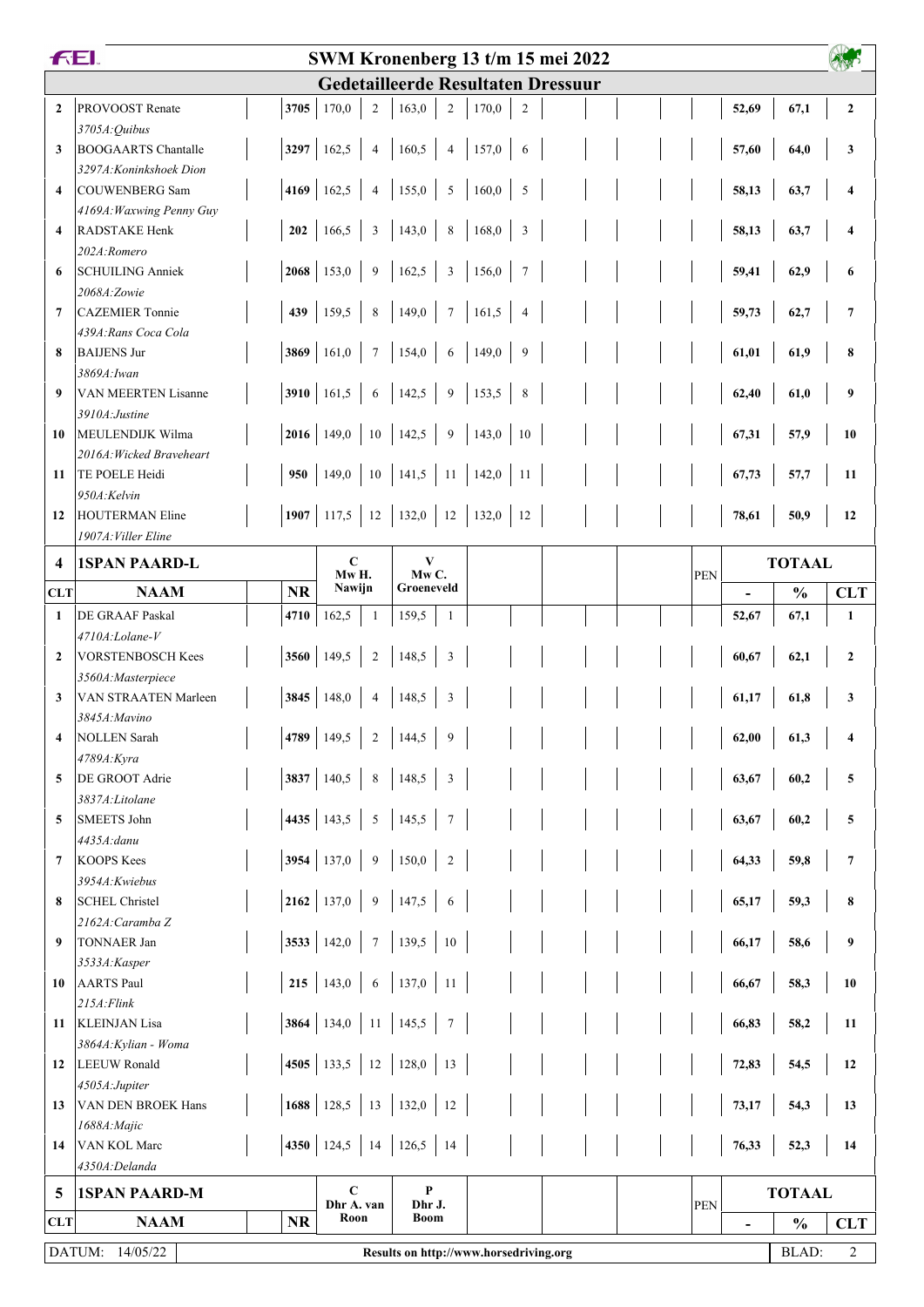| <b>Gedetailleerde Resultaten Dressuur</b><br>138,0<br>69,1<br><b>GERAETS - MOORS Shirley</b><br>1211<br>152,0<br>49,52<br>$\mathbf{1}$<br>$\mathbf{1}$<br>6<br>-1<br>1211A: Harco-v<br>3958<br>145,5<br>139,0<br><b>LANGEZAAL Melissa</b><br>5<br>51,62<br>67,7<br>$\mathbf{2}$<br>$\overline{2}$<br>$\mathbf{1}$<br>3958A:Tabe<br>141,0<br>833<br>$\mathfrak{Z}$<br>142,0<br><b>WARMENHOVEN Wim</b><br>$\overline{2}$<br>52,19<br>67,4<br>3<br>3<br>833A:Kwint<br>139,5<br>1232<br>142,0<br><b>PEEPERS</b> Piet<br>$\overline{4}$<br>$\sqrt{2}$<br>52,76<br>67,0<br>$\overline{\mathbf{4}}$<br>4<br>1232A:Furon<br>137,5<br>2124<br>$\overline{7}$<br>141,5<br>5<br><b>VENEMAN</b> Ingmar<br>53,71<br>5<br>$\overline{4}$<br>66,4<br>2124A: Siglavy Linada<br>1921<br>141,5<br><b>HOLLEBEKKERS Frans</b><br>$\overline{2}$<br>136,0<br>54,29<br>66,1<br>6<br>6<br>6<br>1921A: Katika<br>7016<br>135,5<br>$\boldsymbol{9}$<br>133,5<br>$7\phantom{.0}$<br>MEULENDIJK Wilma<br>$\tau$<br>57,52<br>$\overline{7}$<br>64,1<br>7016A:Lion |   | <b>FEI.</b><br>SWM Kronenberg 13 t/m 15 mei 2022 |                      |                         |              |  |  |  |       |      |   |  |
|---------------------------------------------------------------------------------------------------------------------------------------------------------------------------------------------------------------------------------------------------------------------------------------------------------------------------------------------------------------------------------------------------------------------------------------------------------------------------------------------------------------------------------------------------------------------------------------------------------------------------------------------------------------------------------------------------------------------------------------------------------------------------------------------------------------------------------------------------------------------------------------------------------------------------------------------------------------------------------------------------------------------------------------|---|--------------------------------------------------|----------------------|-------------------------|--------------|--|--|--|-------|------|---|--|
|                                                                                                                                                                                                                                                                                                                                                                                                                                                                                                                                                                                                                                                                                                                                                                                                                                                                                                                                                                                                                                       |   |                                                  |                      |                         |              |  |  |  |       |      |   |  |
|                                                                                                                                                                                                                                                                                                                                                                                                                                                                                                                                                                                                                                                                                                                                                                                                                                                                                                                                                                                                                                       |   |                                                  |                      |                         |              |  |  |  |       |      |   |  |
|                                                                                                                                                                                                                                                                                                                                                                                                                                                                                                                                                                                                                                                                                                                                                                                                                                                                                                                                                                                                                                       |   |                                                  |                      |                         |              |  |  |  |       |      |   |  |
|                                                                                                                                                                                                                                                                                                                                                                                                                                                                                                                                                                                                                                                                                                                                                                                                                                                                                                                                                                                                                                       |   |                                                  |                      |                         |              |  |  |  |       |      |   |  |
|                                                                                                                                                                                                                                                                                                                                                                                                                                                                                                                                                                                                                                                                                                                                                                                                                                                                                                                                                                                                                                       |   |                                                  |                      |                         |              |  |  |  |       |      |   |  |
|                                                                                                                                                                                                                                                                                                                                                                                                                                                                                                                                                                                                                                                                                                                                                                                                                                                                                                                                                                                                                                       |   |                                                  |                      |                         |              |  |  |  |       |      |   |  |
|                                                                                                                                                                                                                                                                                                                                                                                                                                                                                                                                                                                                                                                                                                                                                                                                                                                                                                                                                                                                                                       |   |                                                  |                      |                         |              |  |  |  |       |      |   |  |
|                                                                                                                                                                                                                                                                                                                                                                                                                                                                                                                                                                                                                                                                                                                                                                                                                                                                                                                                                                                                                                       |   |                                                  |                      |                         |              |  |  |  |       |      |   |  |
|                                                                                                                                                                                                                                                                                                                                                                                                                                                                                                                                                                                                                                                                                                                                                                                                                                                                                                                                                                                                                                       |   |                                                  |                      |                         |              |  |  |  |       |      |   |  |
|                                                                                                                                                                                                                                                                                                                                                                                                                                                                                                                                                                                                                                                                                                                                                                                                                                                                                                                                                                                                                                       |   |                                                  |                      |                         |              |  |  |  |       |      |   |  |
|                                                                                                                                                                                                                                                                                                                                                                                                                                                                                                                                                                                                                                                                                                                                                                                                                                                                                                                                                                                                                                       |   |                                                  |                      |                         |              |  |  |  |       |      |   |  |
|                                                                                                                                                                                                                                                                                                                                                                                                                                                                                                                                                                                                                                                                                                                                                                                                                                                                                                                                                                                                                                       |   |                                                  |                      |                         |              |  |  |  |       |      |   |  |
|                                                                                                                                                                                                                                                                                                                                                                                                                                                                                                                                                                                                                                                                                                                                                                                                                                                                                                                                                                                                                                       |   |                                                  |                      |                         |              |  |  |  |       |      |   |  |
|                                                                                                                                                                                                                                                                                                                                                                                                                                                                                                                                                                                                                                                                                                                                                                                                                                                                                                                                                                                                                                       | 8 | <b>DIBBITS</b> Arie                              | $\vert$ 2600 $\vert$ | 139,5<br>$\overline{4}$ | 128,0<br>-11 |  |  |  | 58,10 | 63,7 | 8 |  |
| 2600A:Kensington                                                                                                                                                                                                                                                                                                                                                                                                                                                                                                                                                                                                                                                                                                                                                                                                                                                                                                                                                                                                                      |   |                                                  |                      |                         |              |  |  |  |       |      |   |  |
| 4424<br>134,5<br>$11\,$<br>132,5<br>$\,$ 8 $\,$<br><b>JONKERS Niels</b><br>58,29<br>63,6<br>9<br>9                                                                                                                                                                                                                                                                                                                                                                                                                                                                                                                                                                                                                                                                                                                                                                                                                                                                                                                                    |   |                                                  |                      |                         |              |  |  |  |       |      |   |  |
| 4424A: Justin                                                                                                                                                                                                                                                                                                                                                                                                                                                                                                                                                                                                                                                                                                                                                                                                                                                                                                                                                                                                                         |   |                                                  |                      |                         |              |  |  |  |       |      |   |  |
| $\,8\,$<br>943<br>137,0<br>127,5<br><b>BROEK John</b><br>12<br>59,24<br>63,0<br>10<br>10                                                                                                                                                                                                                                                                                                                                                                                                                                                                                                                                                                                                                                                                                                                                                                                                                                                                                                                                              |   |                                                  |                      |                         |              |  |  |  |       |      |   |  |
| 943A: Valentijn H                                                                                                                                                                                                                                                                                                                                                                                                                                                                                                                                                                                                                                                                                                                                                                                                                                                                                                                                                                                                                     |   |                                                  |                      |                         |              |  |  |  |       |      |   |  |
| 1931<br>135,5<br>$\overline{9}$<br>120,0<br>VAN DEN BROEK Wilbrord<br>15<br>62,67<br>60,8<br>11<br>11<br>1931A:Love To Dance                                                                                                                                                                                                                                                                                                                                                                                                                                                                                                                                                                                                                                                                                                                                                                                                                                                                                                          |   |                                                  |                      |                         |              |  |  |  |       |      |   |  |
| 1811 133,0 12<br>$\vert$ 121,0<br>DE GREEF Appie<br>$\vert$ 14<br>63,24<br>60,5<br>12<br>12                                                                                                                                                                                                                                                                                                                                                                                                                                                                                                                                                                                                                                                                                                                                                                                                                                                                                                                                           |   |                                                  |                      |                         |              |  |  |  |       |      |   |  |
| 1811A: Duc De Brabant                                                                                                                                                                                                                                                                                                                                                                                                                                                                                                                                                                                                                                                                                                                                                                                                                                                                                                                                                                                                                 |   |                                                  |                      |                         |              |  |  |  |       |      |   |  |
| $\vert$ 1327 $\vert$<br>$118,5$ 17 132,5<br>64,38<br>59,8<br><b>TOMASSEN Ronald</b><br>8<br>13<br>13                                                                                                                                                                                                                                                                                                                                                                                                                                                                                                                                                                                                                                                                                                                                                                                                                                                                                                                                  |   |                                                  |                      |                         |              |  |  |  |       |      |   |  |
| 1327A: Healey                                                                                                                                                                                                                                                                                                                                                                                                                                                                                                                                                                                                                                                                                                                                                                                                                                                                                                                                                                                                                         |   |                                                  |                      |                         |              |  |  |  |       |      |   |  |
| 1961 118,5 17<br>130,5<br><b>GOEKOOP</b> Daan<br>10<br>65,14<br>59,3<br>14<br>14                                                                                                                                                                                                                                                                                                                                                                                                                                                                                                                                                                                                                                                                                                                                                                                                                                                                                                                                                      |   |                                                  |                      |                         |              |  |  |  |       |      |   |  |
| 1961A:Schadijkerhof Hero<br>2175<br>$119,5$ 16<br> 125,0 <br><b>HAEPERS Rudi</b><br>66,86<br>58,2<br>15<br>13<br>15                                                                                                                                                                                                                                                                                                                                                                                                                                                                                                                                                                                                                                                                                                                                                                                                                                                                                                                   |   |                                                  |                      |                         |              |  |  |  |       |      |   |  |
| 2175A:K'Yvo De Pont Quatre                                                                                                                                                                                                                                                                                                                                                                                                                                                                                                                                                                                                                                                                                                                                                                                                                                                                                                                                                                                                            |   |                                                  |                      |                         |              |  |  |  |       |      |   |  |
| 2006 <br>$120,0$ 15<br>  $118,0$<br>69,33<br><b>JANNINK Tessa</b><br>-16<br>56,7<br>16<br>16                                                                                                                                                                                                                                                                                                                                                                                                                                                                                                                                                                                                                                                                                                                                                                                                                                                                                                                                          |   |                                                  |                      |                         |              |  |  |  |       |      |   |  |
| 2006A: Fenna                                                                                                                                                                                                                                                                                                                                                                                                                                                                                                                                                                                                                                                                                                                                                                                                                                                                                                                                                                                                                          |   |                                                  |                      |                         |              |  |  |  |       |      |   |  |
| 121,0<br>13<br>114,0<br> 18<br>7006<br><b>JANNINK Tessa</b><br>70,48<br>55,9<br>17<br>17                                                                                                                                                                                                                                                                                                                                                                                                                                                                                                                                                                                                                                                                                                                                                                                                                                                                                                                                              |   |                                                  |                      |                         |              |  |  |  |       |      |   |  |
| 7006A: Iris                                                                                                                                                                                                                                                                                                                                                                                                                                                                                                                                                                                                                                                                                                                                                                                                                                                                                                                                                                                                                           |   |                                                  |                      |                         |              |  |  |  |       |      |   |  |
| <b>3459</b>   120,5   14   114,5   17<br><b>LAFEBER Maaike</b><br>70,48<br>55,9<br>17<br>17<br>3459A: Jianita                                                                                                                                                                                                                                                                                                                                                                                                                                                                                                                                                                                                                                                                                                                                                                                                                                                                                                                         |   |                                                  |                      |                         |              |  |  |  |       |      |   |  |
| $\mathbf C$<br>P<br>V<br><b>TOTAAL</b>                                                                                                                                                                                                                                                                                                                                                                                                                                                                                                                                                                                                                                                                                                                                                                                                                                                                                                                                                                                                |   |                                                  |                      |                         |              |  |  |  |       |      |   |  |
| <b>1SPAN PAARD-Z</b><br>6<br>Dhr W. de<br>Dhr J.<br>Mw H.<br><b>PEN</b>                                                                                                                                                                                                                                                                                                                                                                                                                                                                                                                                                                                                                                                                                                                                                                                                                                                                                                                                                               |   |                                                  |                      |                         |              |  |  |  |       |      |   |  |
| <b>Boom</b><br>Groot<br>Nawijn<br><b>NAAM</b><br><b>NR</b><br>$\frac{0}{0}$<br><b>CLT</b><br><b>CLT</b>                                                                                                                                                                                                                                                                                                                                                                                                                                                                                                                                                                                                                                                                                                                                                                                                                                                                                                                               |   |                                                  |                      |                         |              |  |  |  |       |      |   |  |
| PROVOOST Christiaan<br>170,5<br>65,9<br>1<br>602<br>2<br>161,0<br>$\mathbf{1}$<br>163,0<br>54,51<br>$\mathbf{1}$<br>1                                                                                                                                                                                                                                                                                                                                                                                                                                                                                                                                                                                                                                                                                                                                                                                                                                                                                                                 |   |                                                  |                      |                         |              |  |  |  |       |      |   |  |
| 602A:Duran-H<br>1987<br>157,5<br>159,5<br><b>ZEEGERS</b> Peter<br>175,5<br>$\overline{2}$<br>$\overline{2}$<br>54,93<br>$\boldsymbol{2}$<br>65,7<br>$\mathbf{2}$<br>-1                                                                                                                                                                                                                                                                                                                                                                                                                                                                                                                                                                                                                                                                                                                                                                                                                                                                |   |                                                  |                      |                         |              |  |  |  |       |      |   |  |
| 1987A: Canita                                                                                                                                                                                                                                                                                                                                                                                                                                                                                                                                                                                                                                                                                                                                                                                                                                                                                                                                                                                                                         |   |                                                  |                      |                         |              |  |  |  |       |      |   |  |
| DE RONDE Piet<br>878<br>140,0<br>3<br>141,0<br>134,0<br>71,47<br>55,3<br>3<br>$\overline{4}$<br>$\overline{4}$<br>3                                                                                                                                                                                                                                                                                                                                                                                                                                                                                                                                                                                                                                                                                                                                                                                                                                                                                                                   |   |                                                  |                      |                         |              |  |  |  |       |      |   |  |
| 878A: Giovanelli                                                                                                                                                                                                                                                                                                                                                                                                                                                                                                                                                                                                                                                                                                                                                                                                                                                                                                                                                                                                                      |   |                                                  |                      |                         |              |  |  |  |       |      |   |  |
| $2110$ 133,5<br>$\mathfrak{Z}$<br>3<br><b>BROEKHUIS Elsbeth</b><br>$\overline{4}$<br>143,0<br>144,5<br>15<br>85,19<br>46,8<br>$\overline{\mathbf{4}}$<br>$\overline{4}$                                                                                                                                                                                                                                                                                                                                                                                                                                                                                                                                                                                                                                                                                                                                                                                                                                                               |   |                                                  |                      |                         |              |  |  |  |       |      |   |  |
| 2110A: Phiero                                                                                                                                                                                                                                                                                                                                                                                                                                                                                                                                                                                                                                                                                                                                                                                                                                                                                                                                                                                                                         |   |                                                  |                      |                         |              |  |  |  |       |      |   |  |
| $\mathbf C$<br><b>TOTAAL</b><br>2SPAN PONY-L<br>7<br>V<br>Dhr W de<br><b>PEN</b>                                                                                                                                                                                                                                                                                                                                                                                                                                                                                                                                                                                                                                                                                                                                                                                                                                                                                                                                                      |   |                                                  |                      |                         |              |  |  |  |       |      |   |  |
| Mw N Vos<br>Groot<br><b>NR</b><br><b>NAAM</b><br><b>CLT</b><br>$\frac{0}{0}$<br><b>CLT</b>                                                                                                                                                                                                                                                                                                                                                                                                                                                                                                                                                                                                                                                                                                                                                                                                                                                                                                                                            |   |                                                  |                      |                         |              |  |  |  |       |      |   |  |
| KUIVENHOVEN Michelle<br>171,0<br>162,0<br>4306<br>-1<br>49,00<br>69,4<br>$\mathbf{1}$<br>1<br>-1                                                                                                                                                                                                                                                                                                                                                                                                                                                                                                                                                                                                                                                                                                                                                                                                                                                                                                                                      |   |                                                  |                      |                         |              |  |  |  |       |      |   |  |
| 4306A: Four Winds Adenostyles - 4306C: Vechtzicht Christy                                                                                                                                                                                                                                                                                                                                                                                                                                                                                                                                                                                                                                                                                                                                                                                                                                                                                                                                                                             |   |                                                  |                      |                         |              |  |  |  |       |      |   |  |
| 4596 158,5<br>160,0<br>VAN BEELEN Dyonne<br>2<br>$\overline{2}$<br>53,83<br>$\boldsymbol{2}$<br>$\overline{2}$<br>66,4                                                                                                                                                                                                                                                                                                                                                                                                                                                                                                                                                                                                                                                                                                                                                                                                                                                                                                                |   |                                                  |                      |                         |              |  |  |  |       |      |   |  |
| 4596C: Punthorst Captain Jack - 4596E: The Queen's Gambit<br>132,0<br>4224<br>3<br>124,5<br>$\mathfrak{Z}$<br>74,50<br>53,4<br>3<br><b>STEIJVERS Eric</b><br>3                                                                                                                                                                                                                                                                                                                                                                                                                                                                                                                                                                                                                                                                                                                                                                                                                                                                        |   |                                                  |                      |                         |              |  |  |  |       |      |   |  |
| 4224A:Tess - 4224B:Bo                                                                                                                                                                                                                                                                                                                                                                                                                                                                                                                                                                                                                                                                                                                                                                                                                                                                                                                                                                                                                 |   |                                                  |                      |                         |              |  |  |  |       |      |   |  |
| DATUM: 14/05/22<br>BLAD:<br>3<br>Results on http://www.horsedriving.org                                                                                                                                                                                                                                                                                                                                                                                                                                                                                                                                                                                                                                                                                                                                                                                                                                                                                                                                                               |   |                                                  |                      |                         |              |  |  |  |       |      |   |  |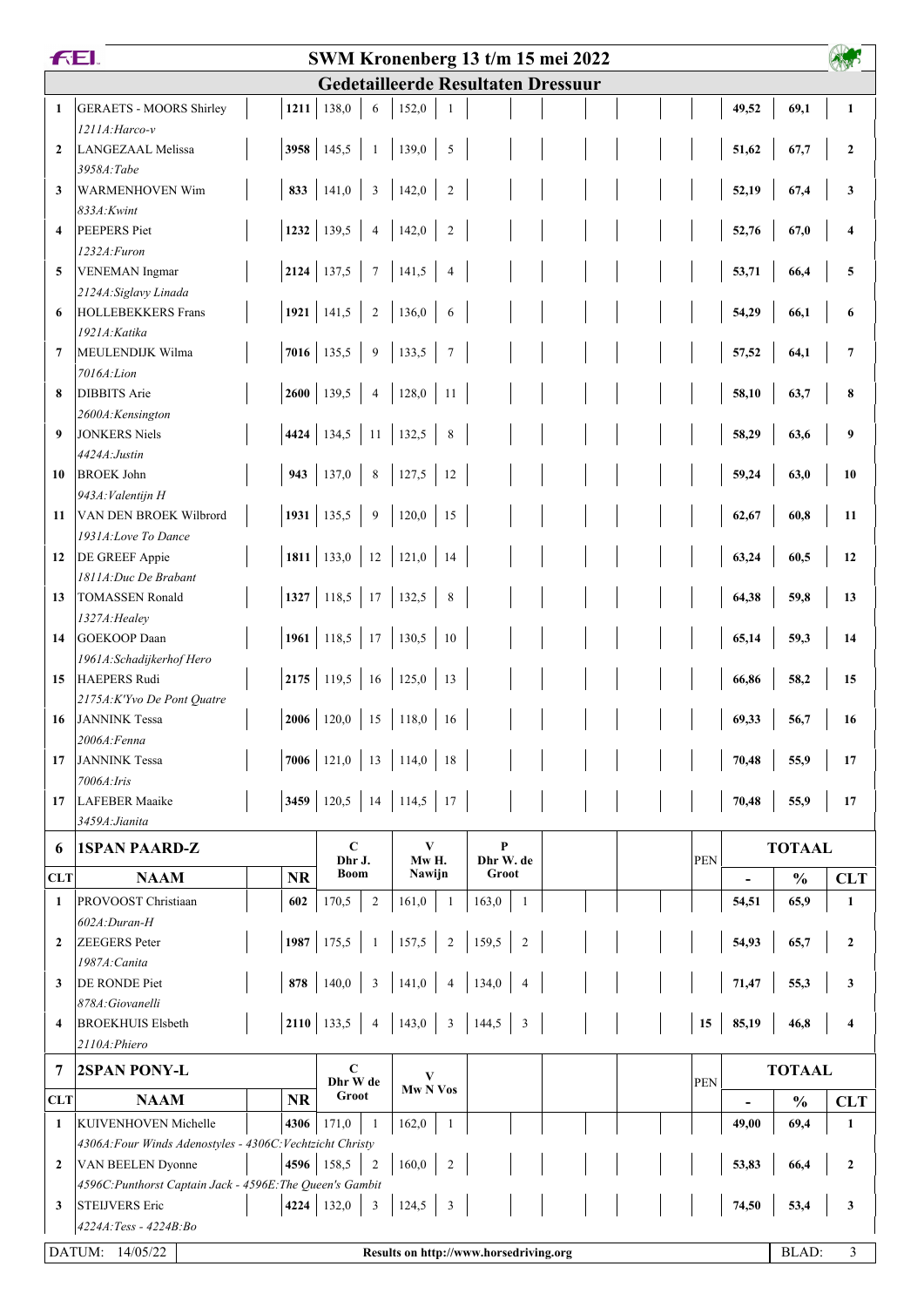| <b>FEL</b>                                      |                                                                                  |           |                                |                         | SWM Kronenberg 13 t/m 15 mei 2022  |  |            |       |               |                  |
|-------------------------------------------------|----------------------------------------------------------------------------------|-----------|--------------------------------|-------------------------|------------------------------------|--|------------|-------|---------------|------------------|
|                                                 |                                                                                  |           |                                |                         | Gedetailleerde Resultaten Dressuur |  |            |       |               |                  |
| 8                                               | 2SPAN PONY-M                                                                     |           | C                              | P                       |                                    |  |            |       | <b>TOTAAL</b> |                  |
| <b>CLT</b>                                      | <b>NAAM</b>                                                                      | <b>NR</b> | Dhr A. van<br>Roon             | Dhr J.<br><b>Boom</b>   |                                    |  | PEN        |       |               |                  |
| $\mathbf{1}$                                    | DE HAAS Anouk                                                                    |           | $\mathbf{1}$                   | $\overline{4}$          |                                    |  |            | 56,19 | $\frac{0}{0}$ | <b>CLT</b>       |
|                                                 | 4223C:Rocky - 4223D:IH's Spots Highspeed                                         | 4223      | 148,0                          | 124,5                   |                                    |  |            |       | 64,9          | 1                |
| $\mathbf{2}$                                    | <b>TIMMER Rowan</b>                                                              |           | 4207 142,0<br>2                | 130,0                   |                                    |  |            | 56,38 | 64,8          | $\mathbf{2}$     |
|                                                 | 4207A:Sellemshoeve Youri - 4207B:Renee                                           |           |                                |                         |                                    |  |            |       |               |                  |
| 3                                               | VAN DER LINDEN Giel                                                              |           | 3107 141,0<br>$\mathfrak{Z}$   | 125,0<br>$\overline{c}$ |                                    |  |            | 58,67 | 63,3          | 3                |
|                                                 | 3107/D:GEORGE - 3107B:Coco                                                       |           |                                |                         |                                    |  |            |       |               |                  |
| 4                                               | VAN ECHTEN Manon                                                                 |           | 3455 136,5<br>$\overline{4}$   | 125,0<br>$\overline{c}$ |                                    |  |            | 60,38 | 62,3          |                  |
|                                                 | 3455A: Blitz - 3455D: KAMI                                                       |           |                                |                         |                                    |  |            |       |               |                  |
| 5                                               | <b>HOEVENAARS Marcel</b>                                                         |           | 3186 135,5<br>5                | 115,5<br>5              |                                    |  |            | 64,38 | 59,8          | 5                |
| 6                                               | 3186A: JOLY'S NO LIMIT - 3186B: O'NEAL<br>VINK Ischa                             |           | 3755 131,0<br>6                | 115,5<br>5              |                                    |  |            | 66,10 | 58,7          | 6                |
|                                                 | 3755A: Sam - 3755B: Storm                                                        |           |                                |                         |                                    |  |            |       |               |                  |
| 9                                               | <b>2SPAN PONY-Z</b>                                                              |           | $\mathbf C$                    | V                       |                                    |  |            |       | <b>TOTAAL</b> |                  |
|                                                 |                                                                                  |           | Dhr.J.                         | Dhr. G. de              | P<br>Mw <sub>N.</sub> Vos          |  | <b>PEN</b> |       |               |                  |
| <b>CLT</b>                                      | <b>NAAM</b>                                                                      | <b>NR</b> | <b>Martens</b>                 | Koning                  |                                    |  |            |       | $\frac{0}{0}$ | <b>CLT</b>       |
| $\mathbf{1}$                                    | <b>HENDRIKS Cas</b>                                                              | 1988      | 144,0<br>-1                    | 158,0<br>1              | 151,5<br>1                         |  |            | 44,83 | 72,0          | 1                |
|                                                 | 1988B: Mister Jim - 1988C: Sunstar's Cloud                                       |           |                                |                         |                                    |  |            |       |               |                  |
| $\overline{2}$                                  | <b>LIEBREGTS Kees</b><br>1900A: KOLSTEIN'S JAMES - 1900B: COELENHAGE'S PENTERMAN |           | 1900 134,0<br>2                | 150,0<br>$\sqrt{2}$     | 141,0<br>$\overline{2}$            |  |            | 52,06 | 67,5          | $\mathbf{2}$     |
| 3                                               | V.D ENDE Nathalie                                                                |           | $1768$ 128,5<br>3              | 123,0<br>4              | 128,5<br>4                         |  |            | 63,49 | 60,3          | 3                |
|                                                 | 1768B: Sterrenhof's Roxy - 1768C: Mozart                                         |           |                                |                         |                                    |  |            |       |               |                  |
| 4                                               | VAN OLST Jorn                                                                    | 3632      | 122,5<br>$\overline{4}$        | 129,5<br>3              | 133,0<br>3                         |  | 5          | 67,22 | 58,0          |                  |
|                                                 | 3632A: Boy - 3632B: Marvin                                                       |           |                                |                         |                                    |  |            |       |               |                  |
| 5                                               | <b>NEERINCX Dirk</b>                                                             |           | $511$ 111,5<br>$5\overline{)}$ | 111,5   5               | 119,0<br>$5\phantom{.0}$           |  |            | 73,14 | 54,3          | 5                |
| 511A: Havehoeve's Ivan - 511B: Mutsaards Popeye |                                                                                  |           |                                |                         |                                    |  |            |       |               |                  |
| A                                               | <b>2SPAN PAARD-L</b>                                                             |           | $\mathbf C$<br>Mw H.           | V<br>MwC.               |                                    |  | <b>PEN</b> |       | <b>TOTAAL</b> |                  |
| <b>CLT</b>                                      | <b>NAAM</b>                                                                      | <b>NR</b> | Nawijn                         | Groeneveld              |                                    |  |            |       | $\frac{0}{0}$ | <b>CLT</b>       |
| 1                                               | ROPS Stephan                                                                     | 4770      | 164,0                          | 142,0<br>$\overline{c}$ |                                    |  |            | 58,00 | 63,8          | 1                |
|                                                 | 4770A:Szellem - 4770B:Negro                                                      |           |                                |                         |                                    |  |            |       |               |                  |
| $\mathbf{2}$                                    | VAN AARLE Koen                                                                   |           | $503$   151,5<br>2             | 149,5                   |                                    |  |            | 59,67 | 62,7          | $\mathbf{2}$     |
|                                                 | 503A: Kriesta Ii - 503B: Maximus                                                 |           |                                |                         |                                    |  |            |       |               |                  |
| 3                                               | <b>REININK Raymond</b>                                                           |           | 4555 127,5<br>3                | 117,0<br>3              |                                    |  |            | 78,50 | 50,9          | 3                |
| 4                                               | 4555A: Landgraaf - 4555B: fellow<br>MELSEN Ferdy                                 |           | 4595 124,5<br>$\overline{4}$   | 113,5<br>$\overline{4}$ |                                    |  |            | 80,67 | 49,6          | 4                |
|                                                 | 4595A:Lobke - 4595C:Illusionist                                                  |           |                                |                         |                                    |  |            |       |               |                  |
| B                                               | 2SPAN PAARD-M                                                                    |           | $\mathbf C$                    | V                       |                                    |  |            |       | <b>TOTAAL</b> |                  |
|                                                 |                                                                                  |           | Mw H.                          | MwC.<br>Groeneveld      |                                    |  | <b>PEN</b> |       |               |                  |
| <b>CLT</b>                                      | <b>NAAM</b>                                                                      | <b>NR</b> | Nawijn                         |                         |                                    |  |            |       | $\frac{0}{0}$ | <b>CLT</b>       |
| 1                                               | <b>PETERS Hans</b>                                                               | 513       | 124,5<br>-1                    | 127,0<br>$\overline{c}$ |                                    |  |            | 64,19 | 59,9          | 1                |
| $\mathbf{2}$                                    | 513A: Endo - 513B: Zorro<br>DEKKERS Daniël                                       |           | 1996 118,0<br>2                | 131,0                   |                                    |  |            | 65,14 | 59,3          | $\mathbf{2}$     |
|                                                 | 1996A: Dyno - 1996B: Zolie                                                       |           |                                |                         |                                    |  |            |       |               |                  |
| $\mathbf C$                                     | <b>2SPAN PAARD-Z</b>                                                             |           | $\mathbf C$                    | V                       |                                    |  |            |       | <b>TOTAAL</b> |                  |
|                                                 |                                                                                  |           | Dhr J.                         | Dhr. G. de              | P<br>Mw <sub>N.</sub> Vos          |  | PEN        |       |               |                  |
| <b>CLT</b>                                      | <b>NAAM</b>                                                                      | <b>NR</b> | <b>Martens</b>                 | Koning                  |                                    |  |            |       | $\frac{0}{0}$ | <b>CLT</b>       |
| 1                                               | VAN EIJK Stan                                                                    | 1014      | 149,5<br>2                     | 149,5<br>-1             | 149,5<br>$\overline{c}$            |  |            | 46,10 | 71,2          | 1                |
|                                                 | 1014A: Doris - 1014D: Zorac                                                      |           |                                |                         |                                    |  |            |       |               |                  |
| $\mathbf{2}$                                    | <b>SOMMERS Pierre</b>                                                            |           | 1358 150,0<br>$\mathbf{1}$     | 138,5<br>$\mathfrak{Z}$ | 151,5                              |  |            | 48,25 | 69,8          | $\boldsymbol{2}$ |
| 3                                               | 1358A: Keep A Secret - 1358B: Liquido Vdb<br><b>BOOM</b> Ewoud                   | 842       | 141,0<br>$\overline{4}$        | 145,5<br>2              | 144,0<br>$\mathbf{3}$              |  |            | 50,67 | 68,3          | 3                |
|                                                 | 842A: Ilona van het Rodeland - 842B: Iowa                                        |           |                                |                         |                                    |  |            |       |               |                  |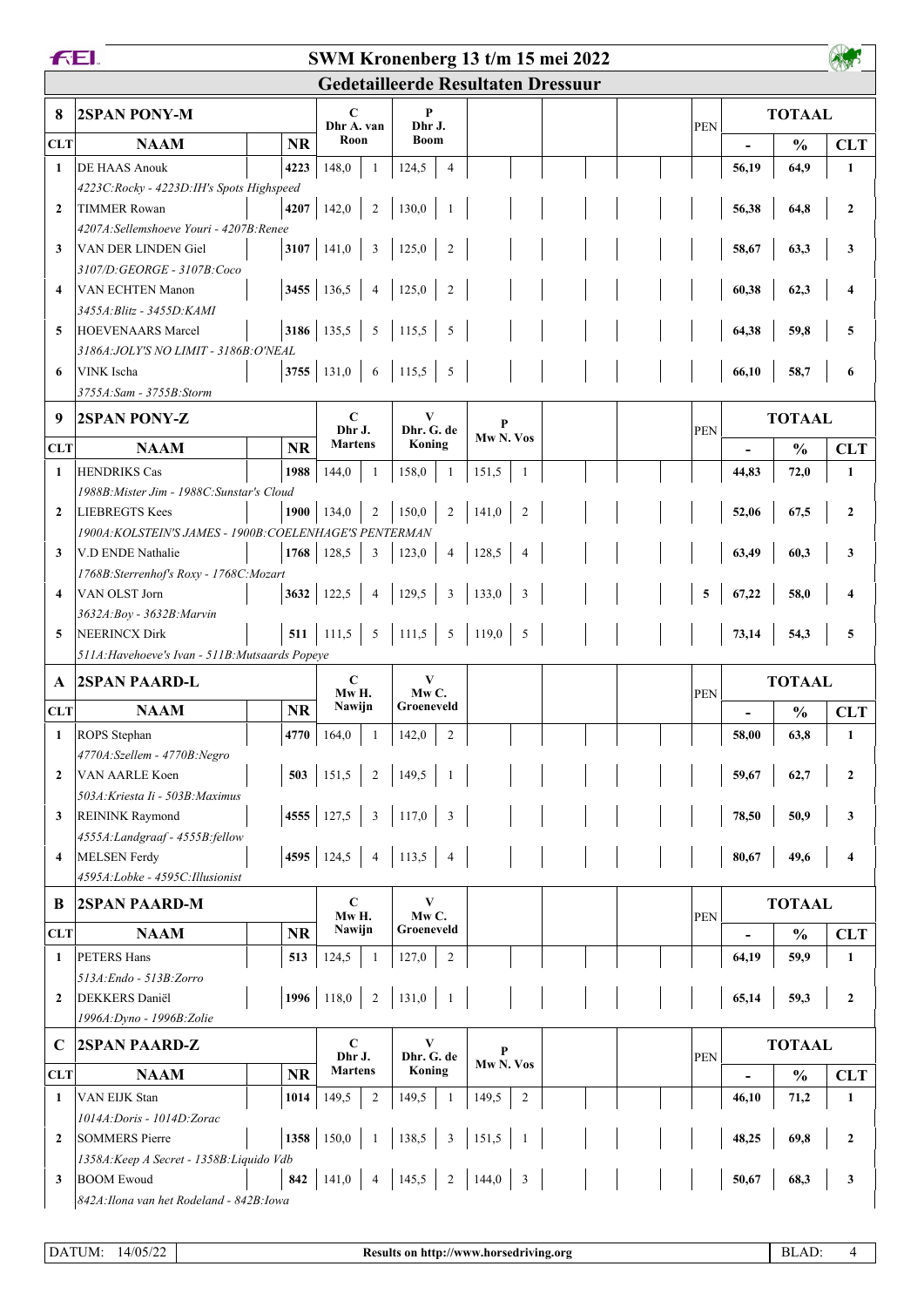| <b>Gedetailleerde Resultaten Dressuur</b><br><b>EVERS Erik</b><br>$\overline{\mathbf{4}}$<br>1901<br>145,5<br>3<br>136,5<br>135,0<br>$\overline{4}$<br>$\overline{\mathcal{A}}$<br>1901A:Datzo - 1901B:Impuls<br>1689 127,5<br>5<br>134,5<br>$5\overline{)}$<br>133,0<br>5<br>5<br><b>ZAAYER</b> Annegreet |  |            | 54,10          | 66,2          | $\boldsymbol{4}$ |
|------------------------------------------------------------------------------------------------------------------------------------------------------------------------------------------------------------------------------------------------------------------------------------------------------------|--|------------|----------------|---------------|------------------|
|                                                                                                                                                                                                                                                                                                            |  |            |                |               |                  |
|                                                                                                                                                                                                                                                                                                            |  |            |                |               |                  |
|                                                                                                                                                                                                                                                                                                            |  |            |                |               |                  |
|                                                                                                                                                                                                                                                                                                            |  |            | 59,68          | 62,7          | 5                |
| 1689A: Kingston - 1689B: Kerona vs                                                                                                                                                                                                                                                                         |  |            |                |               |                  |
| 111,0<br>121,0<br>127,0<br>32<br>6<br>6<br>6<br><b>VERMEULEN Carlo</b><br>6                                                                                                                                                                                                                                |  |            | 68,83          | 57,0          | 6                |
| 32B: Ejasper - 32C: King Of The Road                                                                                                                                                                                                                                                                       |  |            |                |               |                  |
| 1794 105,0<br>$7\phantom{.0}$<br>101,0<br>$\tau$<br> 117,0 <br>7<br><b>THIJSSEN Roy</b>                                                                                                                                                                                                                    |  |            | 77,97          | 51,3          | 7                |
| 1794A: Campino - 1794B: Abrilon's Flynn                                                                                                                                                                                                                                                                    |  |            |                |               |                  |
| 116,5<br><b>HOENS Hans</b><br>99,0<br>8<br>98,5<br>8<br>8<br>8<br>40                                                                                                                                                                                                                                       |  |            | 80,25          | 49,8          | 8                |
| 40A:Zazou - 40C:EACHANN                                                                                                                                                                                                                                                                                    |  |            |                |               |                  |
| $\mathbf C$<br><b>4SPAN / TANDEM PONY-M</b><br>E<br>Dhr W de                                                                                                                                                                                                                                               |  | <b>PEN</b> |                | <b>TOTAAL</b> |                  |
| Mw N Vos<br>Groot<br><b>NR</b><br><b>NAAM</b><br><b>CLT</b>                                                                                                                                                                                                                                                |  |            |                | $\frac{0}{0}$ | <b>CLT</b>       |
| <b>WOUDA</b> Joris 4PO<br>3748<br>137,5<br>136,0<br>$\mathbf{1}$<br>$\overline{1}$<br>-1                                                                                                                                                                                                                   |  |            | 55,81          | 65,1          | 1                |
| 3748A: Sjon - 3748B: Sjaak - 3748D: Tom - 3748E: VECHTZICHT'S HUNTER                                                                                                                                                                                                                                       |  |            |                |               |                  |
| 1938<br>137,5<br>$\mathbf{2}$<br><b>SIEBERS Sjors 4PO</b><br>130,0<br>$\mathbf{1}$<br>2                                                                                                                                                                                                                    |  |            | 58,10          | 63,7          | $\mathbf{2}$     |
| 1938A: Frits - 1938B: Puk - 1938C: Moos - 1938D: Rador                                                                                                                                                                                                                                                     |  |            |                |               |                  |
| <b>WEYTJENS Nick 4PO</b><br>3915 113,5<br>103,5<br>3<br>$\overline{4}$<br>3                                                                                                                                                                                                                                |  |            | 77,33          | 51,7          | 3                |
| 3915E: BENNY - 3915A: Zidane - 3915B: NIELS - 3915C: Frits - 3915D: Twix                                                                                                                                                                                                                                   |  |            |                |               |                  |
| <b>GAENS Nick TA</b><br>4581<br>3<br>115,0<br>94,0<br>$\overline{\mathbf{4}}$                                                                                                                                                                                                                              |  |            | 80,38          | 49,8          |                  |
| 4581A:fancy - 4581B:Ronaldo                                                                                                                                                                                                                                                                                |  |            |                |               |                  |
| $\mathbf C$<br>V<br>F<br><b>4SPAN PONY-Z</b><br>Dhr J.<br>Dhr. G. de                                                                                                                                                                                                                                       |  |            | <b>TOTAAL</b>  |               |                  |
| Mw <sub>N</sub> . Vos<br><b>Martens</b><br>Koning<br><b>CLT</b><br><b>NR</b><br><b>NAAM</b>                                                                                                                                                                                                                |  | <b>PEN</b> |                | $\frac{0}{0}$ | <b>CLT</b>       |
| 3121<br>145,0<br>145,0<br>$\overline{2}$<br>137,5<br>$\overline{2}$<br>BEEKHUISZEN Hendrik-jan<br>1                                                                                                                                                                                                        |  |            | 51,43          | 67,9          | 1                |
| 3121B: Fire - 3121C: Mistral - 3121E: Starlight - 3121F: Tornado                                                                                                                                                                                                                                           |  |            |                |               |                  |
| 9003<br>125,0<br>3<br>150,0<br>149.5<br>$\overline{2}$<br>VAN DE BOSCH Bert                                                                                                                                                                                                                                |  |            | 52,19          | 67,4          | $\mathbf{2}$     |
| 9003E: VELVET'S MR MONACO - 9003D: ROESTENEST'S SANTA JE - 9003A: KASTANJEHOF JIMMY -                                                                                                                                                                                                                      |  |            |                |               |                  |
| 2133<br>136,0<br>$\overline{2}$<br>128,5<br>136,5<br>3<br><b>LIMPENS</b> Rene<br>3<br>$\overline{4}$                                                                                                                                                                                                       |  |            | 58,16          | 63,6          | 3                |
| 2133A: Bruintje - 2133C: Goldberg's Clay - 2133D: Kanjer - 2133E: Rivaldo                                                                                                                                                                                                                                  |  |            |                |               |                  |
| $2025$ 124,0<br>$\overline{4}$<br>129,5<br><b>BRANS</b> Manou<br>$\overline{\mathbf{3}}$<br>133,5<br>$\overline{\mathbf{4}}$<br>4                                                                                                                                                                          |  |            | 61,71          | 61,4          |                  |
| 2025A: Broeklands Glen - 2025B: Cordial's Carlin - 2025C: Destiny's Boraya - 2025D: Sunwillow Sirocco                                                                                                                                                                                                      |  |            |                |               |                  |
| $\mathbf C$<br><b>4SPAN PAARD-L</b><br>G<br>Dhr W de                                                                                                                                                                                                                                                       |  | <b>PEN</b> |                | <b>TOTAAL</b> |                  |
| Mw N Vos<br>Groot<br><b>CLT</b><br><b>NAAM</b><br><b>NR</b>                                                                                                                                                                                                                                                |  |            |                | $\frac{0}{0}$ | <b>CLT</b>       |
| <b>CORTEN Jonas</b><br>$\mathbf{1}$<br>4212<br>138,5<br>114,0                                                                                                                                                                                                                                              |  |            | 75,83          | 52,6          | 1                |
| 4212A: Day Dreamer - 4212B: Brento - 4212C: Hero - 4212D: Black Devil                                                                                                                                                                                                                                      |  |            |                |               |                  |
| $\mathbf C$<br>V<br><b>4SPAN PAARD-M</b><br>Н                                                                                                                                                                                                                                                              |  |            |                | <b>TOTAAL</b> |                  |
| $MwC$ .<br>Mw H.<br>Groeneveld<br>Nawijn<br><b>NAAM</b><br><b>NR</b><br><b>CLT</b>                                                                                                                                                                                                                         |  | <b>PEN</b> |                |               |                  |
|                                                                                                                                                                                                                                                                                                            |  |            |                | $\frac{0}{0}$ | <b>CLT</b>       |
| <b>VISSER</b> Monte<br>3405<br>114,0<br>1<br>114,5<br>3405B: Doriena Bloid - 3405C: Empire Bloid - 3405D: Giant Bloid - 3405E: Ivanhoe Bloid                                                                                                                                                               |  |            | 72,95          | 54,4          | 1                |
|                                                                                                                                                                                                                                                                                                            |  |            |                |               |                  |
| $\mathbf C$<br>V<br>P<br><b>4SPAN PAARD-Z</b><br>$\mathbf I$<br>Mw H.<br>Dhr W. de<br>Dhr J.                                                                                                                                                                                                               |  | <b>PEN</b> |                | <b>TOTAAL</b> |                  |
| <b>Boom</b><br>Nawijn<br>Groot<br><b>CLT</b><br><b>NAAM</b><br><b>NR</b>                                                                                                                                                                                                                                   |  |            | $\blacksquare$ | $\frac{0}{0}$ | <b>CLT</b>       |
| VAN DE BERGE Tor<br>4850<br>$\mathbf{1}$<br>147.5<br>3<br>162.0<br>159.5<br>-1                                                                                                                                                                                                                             |  |            | 55,78          | 65,1          | 1                |
| 4850A: CARBERRY ESTATE CHINO - 4850B: CARBERRY ESTATE CATO - 4850C: BURGTBEHEER INDIANA -                                                                                                                                                                                                                  |  |            |                |               |                  |
| 145,0<br>156,0<br>$\overline{2}$<br>148,5<br>$\overline{2}$<br>VAN DER GRAAF Edwin<br>116<br>$\overline{2}$                                                                                                                                                                                                |  |            | 60,11          | 62,4          | $\mathbf{2}$     |
| 116A: Belcampo - 116B: Freedom - 116C: Hielke - 116E: Kapitein                                                                                                                                                                                                                                             |  |            |                |               |                  |
| DE RONDE Peter<br>148,5<br>2<br>141,5<br>$\overline{\mathbf{3}}$<br>65<br>144,5<br>3<br>4                                                                                                                                                                                                                  |  |            | 63,44          | 60,3          | 3                |
| 65A: Dijkgraaf - 65B: Dominand - 65C: Favory Felho - 65D: Furst boy                                                                                                                                                                                                                                        |  |            |                |               |                  |
| $2125$ 141,0<br>136,5<br>140,0<br><b>TAVERNIERS Bruno</b><br>$\overline{4}$<br>$\overline{4}$<br>5<br>4                                                                                                                                                                                                    |  |            | 67,22          | 58,0          |                  |
| 2125B: Boy- Breezen - 2125C: fellow - 2125D: Guiness - 2125E: Uno<br>1372   134,5<br>5<br>135,5<br>5<br>147,0<br>3<br><b>SR BOS Frank</b><br>5                                                                                                                                                             |  |            | 67,33          | 57,9          | 5                |
| 1372A: Alpha Vom Taubergrund - 1372B: Armani - 1372C: Walter V.d. Overweg - 1372D: Nero                                                                                                                                                                                                                    |  |            |                |               |                  |